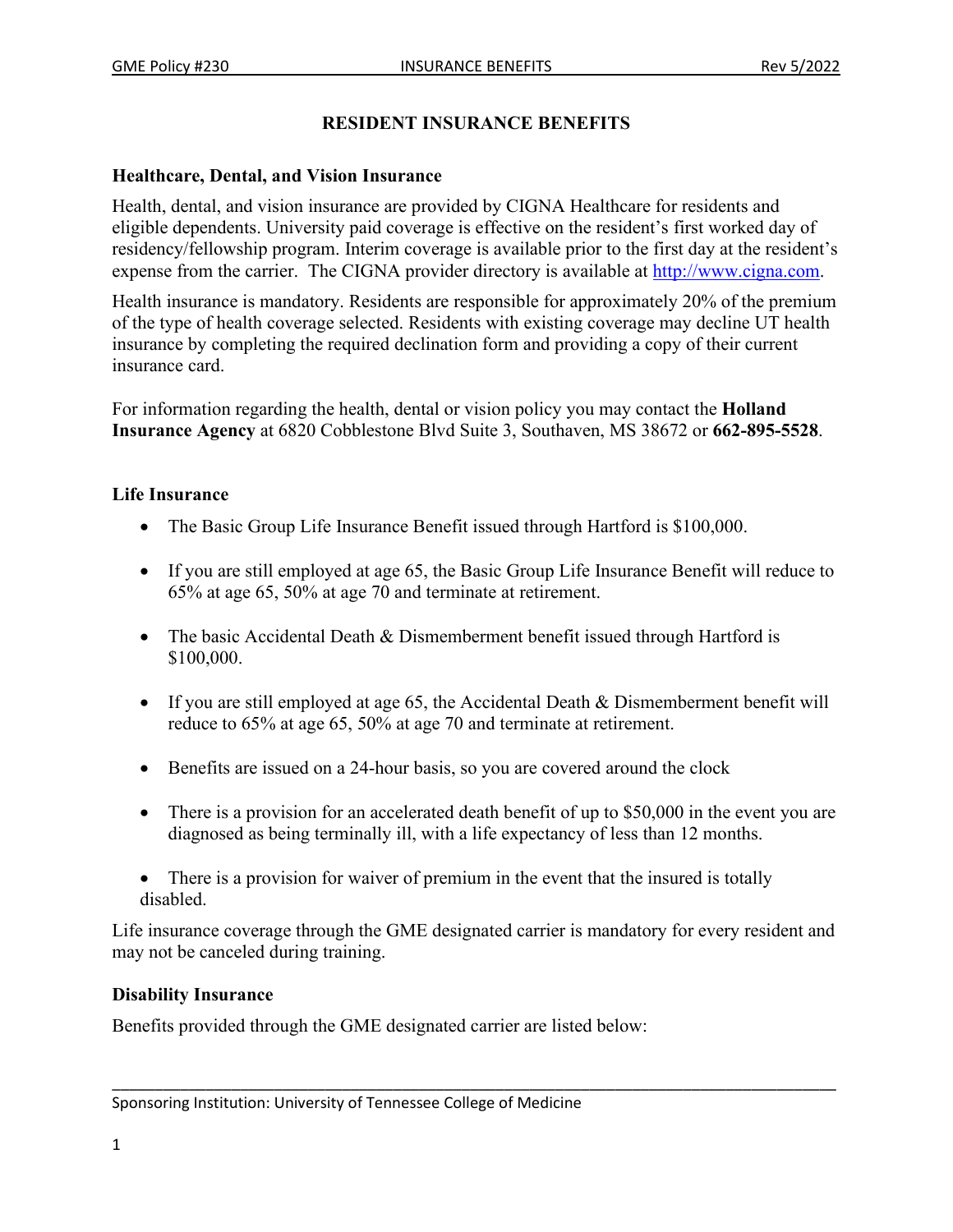- Four monthly benefit options  $$1,500/m$  onth (required unless proof of over insurance is presented), \$2,500/month, \$4,000/month, or \$5,000/month tax free benefit amount. Monthly benefits begin after an elimination period of 90 days, i.e., 90 days from the onset of disability.
- Non-Cancelable & Guaranteed Renewable Coverage cannot be canceled, and premiums are guaranteed level at your current age through age 65.
- Definition of Disability True Own Occupation, specialty specific. Total disability is defined as your inability to perform the material and substantial duties of your occupation, even if you are gainfully employed in another occupation.
- Premiums are waived while on claim.
- Presumptive Disability Benefit For certain disabilities, Total Disability Benefits will be payable regardless of ability to work.
- Catastrophic Total Disability Benefit Contract will pay up to an additional 50% of your monthly disability benefit for certain permanent disabilities.
- Residual Benefit Pays partial disability benefits for disabilities that are not totally disabling. Benefits begin after at least a 15% loss of income due to the disability.
- Recovery Benefit A benefit is payable up to age 65 after returning to full time work following a disability and experiencing a 15% or greater loss of income.
- Guaranteed Standard Issue Up to  $$5,000$  of monthly coverage without medical underwriting.
- Unisex, Discounted Premiums Rates for this payroll deduction plan are heavily discounted below individual rates.
- Portability You may choose to continue your coverage when you leave the program at your specified rate since this is an individual policy and NOT a group plan. Our servicing agency, The Hildreth Agency, will meet with you to review your policy continuation options as you prepare to exit residency.
- No offsets for social security Full benefits are paid even if you collect from social security or workers compensation.

\_\_\_\_\_\_\_\_\_\_\_\_\_\_\_\_\_\_\_\_\_\_\_\_\_\_\_\_\_\_\_\_\_\_\_\_\_\_\_\_\_\_\_\_\_\_\_\_\_\_\_\_\_\_\_\_\_\_\_\_\_\_\_\_\_\_\_\_\_\_\_\_\_\_\_\_\_\_\_\_\_\_\_\_\_

Sponsoring Institution: University of Tennessee College of Medicine